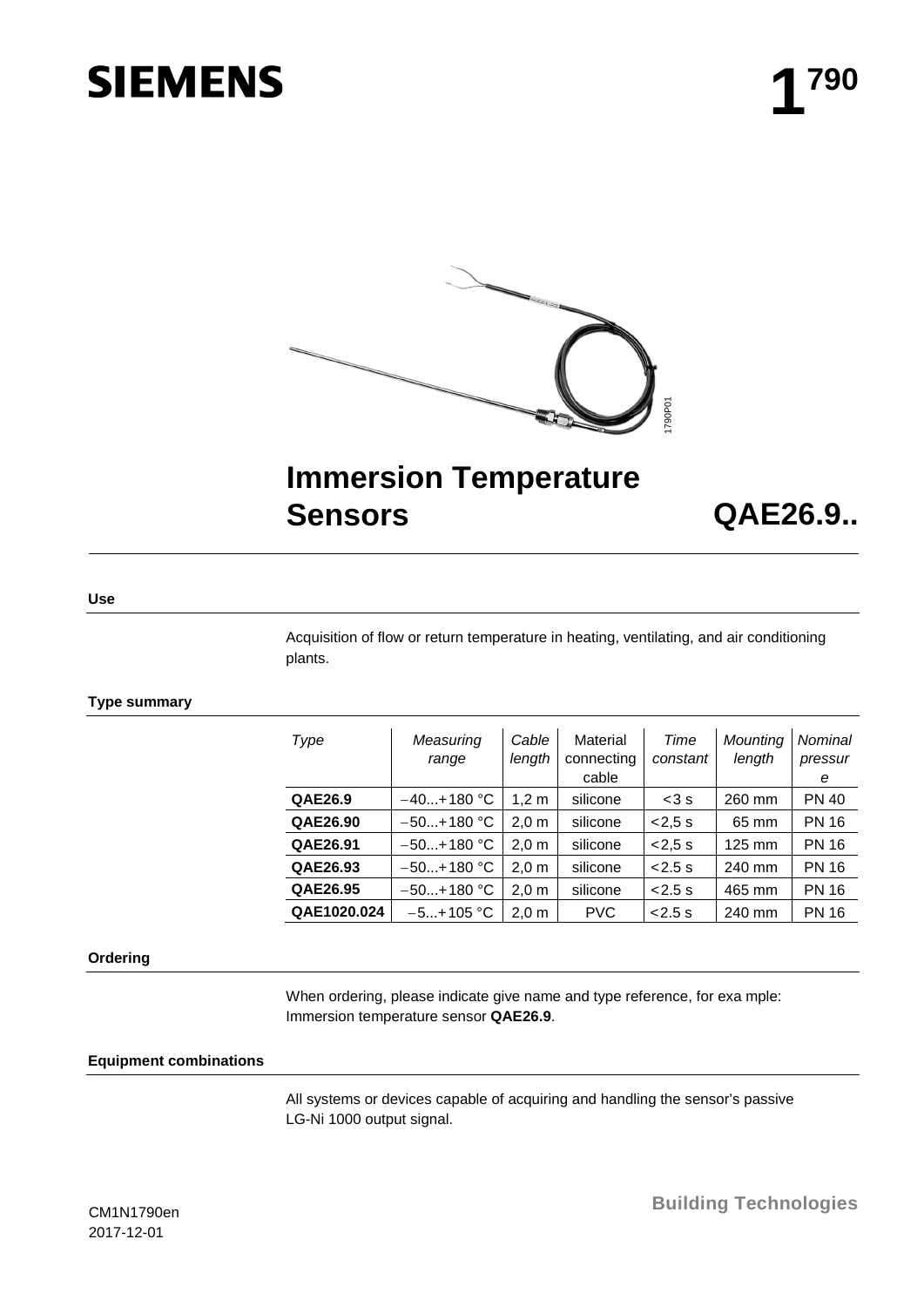The sensor acquires the medium temperature via its sensing element whose resistance value changes as a function of the temperature.

The signal is delivered for further handling by a suitable controller.

#### **Sensing element**

### Characteristic:



#### **Mechanical design**

The immersion temperature sensor consists of a stainless steel immersion stem, a threaded bushing, and ready-wired connection cables. The sensing element is mounted and soldered to the end of the immersion stem by means of a heat transfer compound. The threaded bushing with screwed nipple R  $\frac{1}{4}$  (sealing capacity within thread) is used to mount the sensor on the pipe. The interface between the connection cable and the immersion step is capped by a ca. 30 mm long shrink sleeve.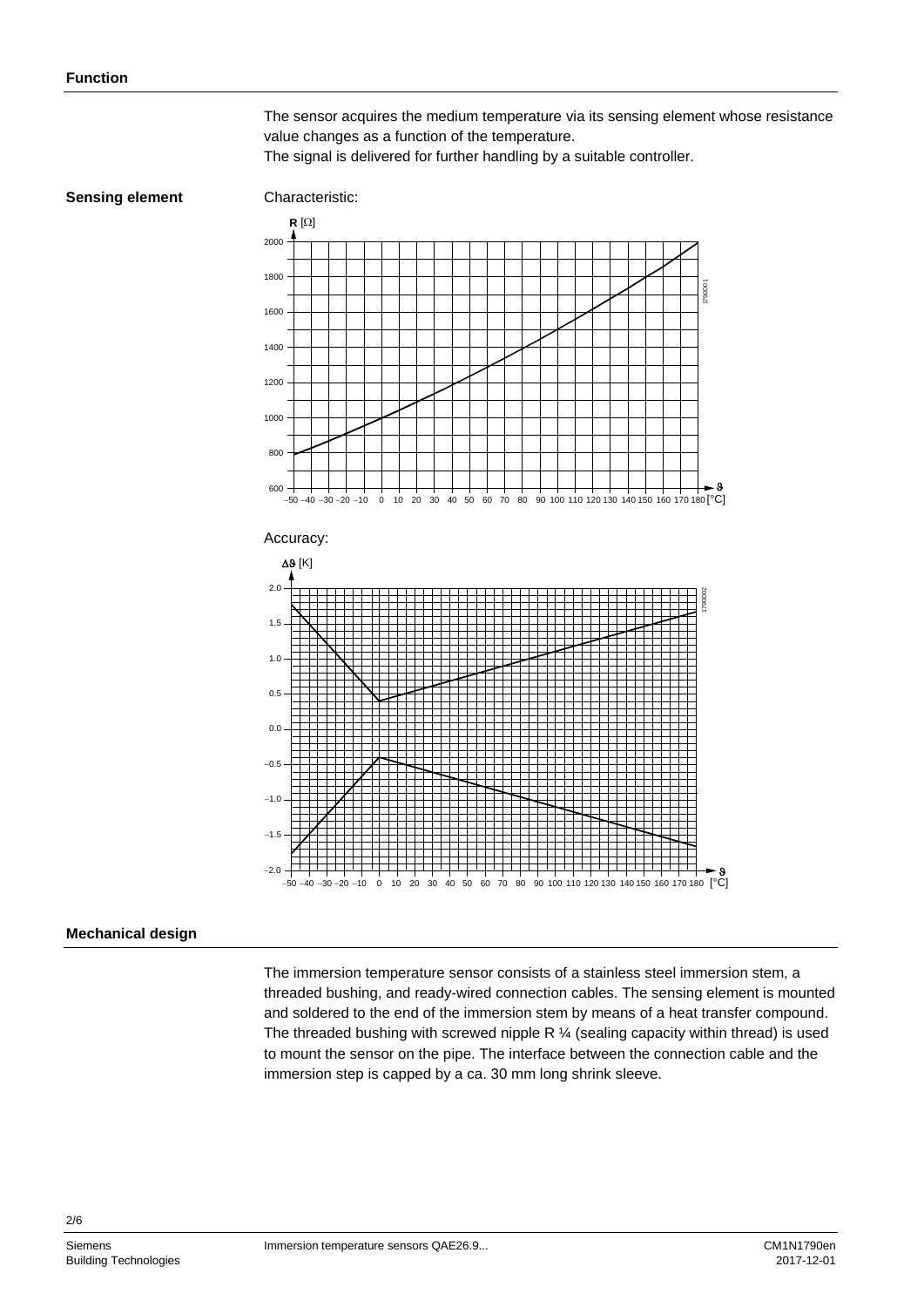#### **Disposal**



The device is considered electrical and electronic equipment for disposal in terms of the applicable European Directive and may not be disposed of as domestic garbage.

- Dispose of the device via the channels provided for this purpose.
- Comply with all local and currently applicable laws and regulations.

#### **Technical data**

| <b>Functional data</b>         | Measuring range                                                                                                                                                                                                                    | Refer to "Type summary"                                      |  |
|--------------------------------|------------------------------------------------------------------------------------------------------------------------------------------------------------------------------------------------------------------------------------|--------------------------------------------------------------|--|
|                                | Sensing element                                                                                                                                                                                                                    | <b>LG-Ni 1000</b>                                            |  |
|                                | Time constant                                                                                                                                                                                                                      | See "Type summary"                                           |  |
|                                | Measuring accuracy                                                                                                                                                                                                                 | Refer to "Function"                                          |  |
|                                | Mounting length                                                                                                                                                                                                                    | Refer to "Type summary"                                      |  |
|                                | Effective sensor length<br>QAE26.9<br>QAE26.90, QAE26.91, QAE26.93,                                                                                                                                                                | 25 mm                                                        |  |
|                                | QAE26.95, QAE1020.024                                                                                                                                                                                                              | $15 \text{ mm}$                                              |  |
| Degree of protection           | Protection degree of housing                                                                                                                                                                                                       | IP64 according to EN 60529                                   |  |
|                                | <b>Protection class</b>                                                                                                                                                                                                            | III according to EN 60730-1                                  |  |
| Electrical connection          | Connection cables                                                                                                                                                                                                                  | two-wire                                                     |  |
|                                | Core cross section<br>QAE26.9<br>QAE26.90, QAE26.91, QAE26.93,                                                                                                                                                                     | $0.35$ mm <sup>2</sup>                                       |  |
|                                | QAE26.95, QAE1020.024                                                                                                                                                                                                              | $0.14 \text{ mm}^2$                                          |  |
|                                | Cable length                                                                                                                                                                                                                       | Refer to "Type summary"                                      |  |
| Mechanical connection          | Screwed nipple                                                                                                                                                                                                                     | $R$ % (sealing capacity inside thread)                       |  |
| Ambient conditions             | Permissible cable temperature                                                                                                                                                                                                      |                                                              |  |
|                                | QAE26.9, QAE26.90, QAE26.91,                                                                                                                                                                                                       |                                                              |  |
|                                | QAE26.93, QAE26.95                                                                                                                                                                                                                 | $-50+180$ °C                                                 |  |
|                                | QAE1020.024                                                                                                                                                                                                                        | $-5+105$ °C                                                  |  |
|                                | Permissible humidity                                                                                                                                                                                                               | <95 % r.h.                                                   |  |
|                                | EU conformity (CE)                                                                                                                                                                                                                 | A5W00040799 *)                                               |  |
| Environmental<br>compatibility | The product environmental declaration CE1E1701 <sup>*</sup> contains data on environmentally<br>compatible product design and assessments (RoHS compliance, materials<br>composition, packaging, environmental benefit, disposal). |                                                              |  |
| <b>Materials</b>               | Immersion stem                                                                                                                                                                                                                     | Stainless steel 1.4571 (V4A)                                 |  |
|                                | Threaded bushing                                                                                                                                                                                                                   | Ms nickel-plated                                             |  |
|                                | Connection cables                                                                                                                                                                                                                  | Refer to "Type summary"                                      |  |
| Weight                         | incl. packing<br>QAE26.9<br>QAE26.90<br>QAE26.91<br>QAE26.93<br>QAE26.95                                                                                                                                                           | $0.104$ kg<br>0.074 kg<br>0.074 kg<br>0.079 kg<br>$0.093$ kg |  |
|                                | QAE1020.024                                                                                                                                                                                                                        | 0,079 kg                                                     |  |

\*) The documents can be downloaded from<http://siemens.com/bt/download>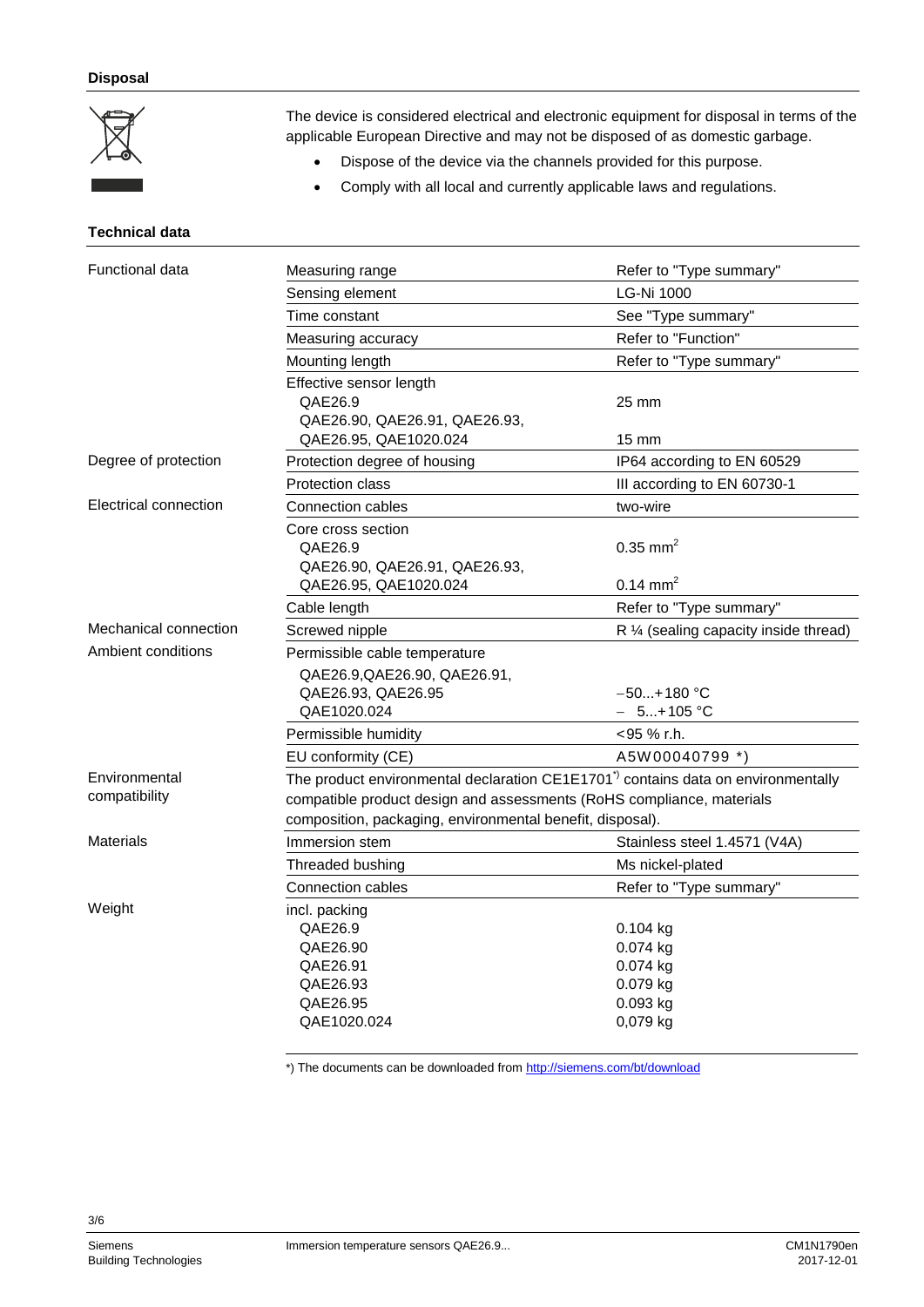The permissible electrical line lengths depend on the controller. Refer to the respective controller's data sheet for more information.

#### **Mounting and installation notes**

To mount the immersion temperature sensor, weld a T-junction or a threaded fitting with a cylindrical pipe thread for a sealing connection inside the thread (Rp  $\frac{1}{2}$ ) so that the immersion stem faces the direction of the flow.

In order to ensure temperature acquisition along the entire immersion stem, the immersion length for the QAE26.9 must be at least 25 mm and 15 mm for QAE26.90, QAE26.91, QAE26.93 , QAE26.95 and QAE1020.024.

If the connection cable needs to be extended, use a branching box.

#### **Internal diagram**



The internal diagram applies to all types. The connections are interchangeable.

#### **Dimensions** (in mm)

**QAE26.9**



#### **QAE26.90, QAE26.91 QAE26.93, QAE26.95 QAE1020.024**



| Typ         | l 1  | 12   |         |
|-------------|------|------|---------|
|             | min. | max. |         |
| QAE26.90    | 15   | 65   | ca. 100 |
| QAE26.91    | 15   | 125  | ca. 160 |
| QAE26.93    | 15   | 240  | ca. 275 |
| QAE26.95    | 15   | 465  | ca. 500 |
| QAE1020.024 | 15   | 240  | ca. 275 |